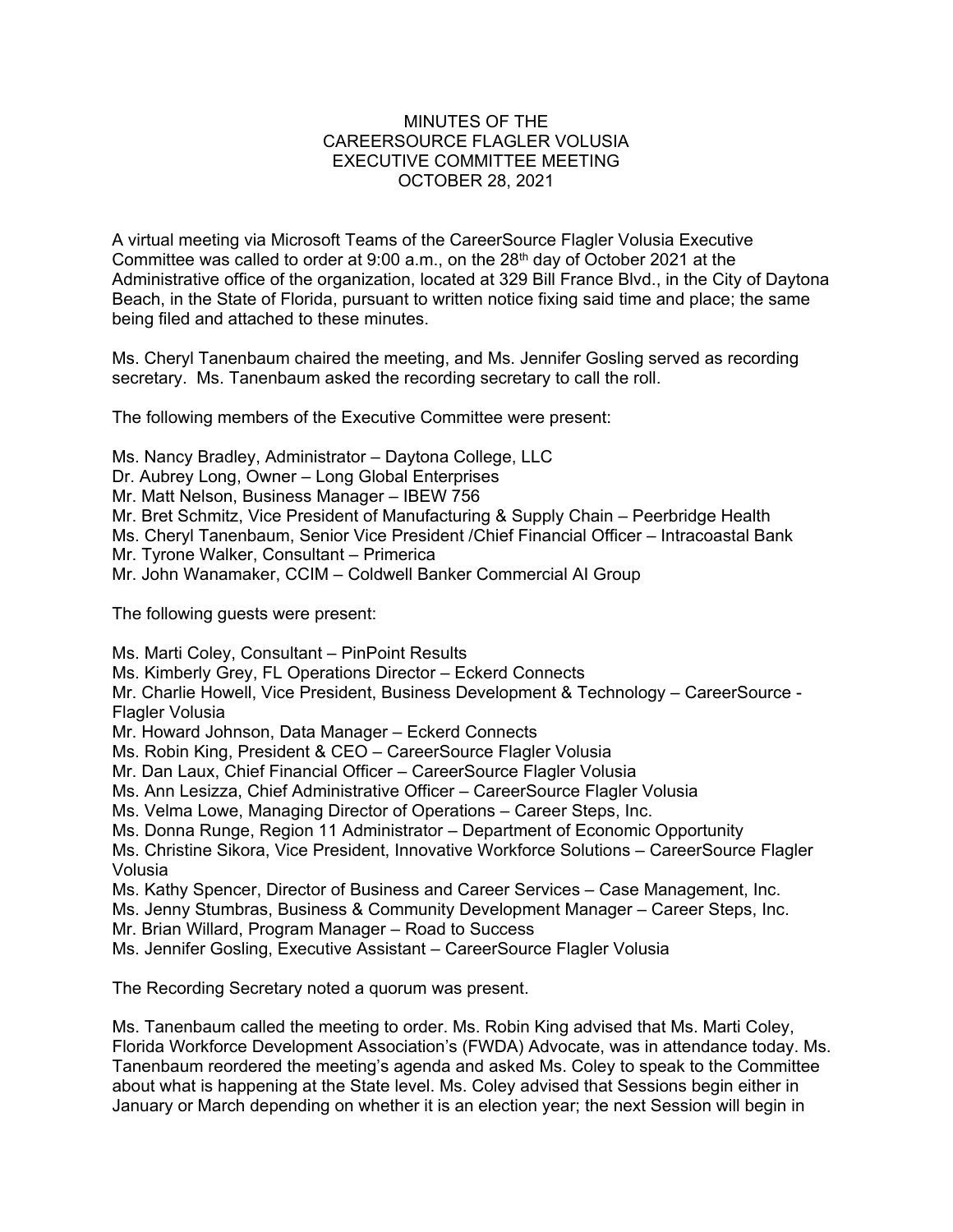Minutes of the Meeting October 28, 2021 **2 |** Page

January 2022. She reported that the Committee meetings are currently in progress. Ms. Coley stated that as a former Representative, she was impressed by the agendas and how quickly the Committees are working. She noted that Speaker Sprowls and President Simpson seem very focused on getting the State back to work and strengthening the economy. Ms. Coley reported that contrary to expectations after the pandemic, the State has a surplus budget this year. She discussed what types of projects may be funded with the surplus.

Ms. Coley advised that Ms. King has done a great job in communicating with legislators to educate them on what CareerSource Flagler Volusia does and how it impacts their districts' constituents. As an example of that impact, Ms. Coley stated that local workforce boards jumped in to help the State and the legislators' constituents when the State's Reemployment Assistance division was faced with security breaches, lack of equipment, and other issues that the Department of Economic Opportunity (DEO) is in the process of correcting. Ms. Coley discussed having served in the house together with Mr. Dane Eagle, who is the new Executive Director for DEO. She stated that Mr. Eagle has shown great leadership with his new role and is working to create a better climate of communication between the local workforce boards and his agency.

Ms. Coley advised that the legislative members that represent CareerSource Flagler Volusia's local area are very important. She stated that Mr. Paul Renner was particularly important since he is the Speaker Designate who will assume his role in the Fall of 2022 to preside over the 2023 and 2024 legislative sessions. Ms. Coley discussed cultivating relationships with legislators and discussed donations to their campaigns. A question was raised on the rules for State level donations. Ms. Coley responded the businesses and individuals may donate up to \$1,000. Another question was raised on whether there were restrictions on donations now that legislators are in Committee. Ms. Coley replied that legislators may receive donations while they are in Committee and that donations will be restricted once the session begins on January  $14<sup>th</sup>$ through the end of April.

Ms. Coley reported that House Bill 1507 that passed in the last session was being developed for implementation. She reported that there were a lot of challenges and that all of the agencies involved have acknowledged those difficulties. Ms. Coley advised that she is engaging with the Department of Education, Department of Economic Opportunity, and CareerSource Florida to find solutions.

Ms. Coley was thanked for her presentation. Ms. Tanenbaum advised that the minutes from the July  $15<sup>th</sup>$  Executive Committee meeting were included in the agenda packet for review. She asked for a motion to approve the July  $15<sup>th</sup>$  minutes.

1. After discussion, upon motion duly made, seconded and unanimously carried, the Executive Committee approved the July 15, 2021 minutes.

Ms. Tanenbaum reminded the Committee that RSM, the previous auditing firm, downsized its operations due to the pandemic, and James Moore & Company was selected to take their place. She called on Ms. Robin King to provide a status update on the audit. Ms. King reported that CareerSource Flagler Volusia has been working with James Moore since they were selected; however, the previous Chief Financial Officer (CFO) did not fulfill any of their requests before she left, which has caused CareerSource Flagler Volusia to be behind schedule. She advised that this was the first year that DEO has held financial and programmatic monitoring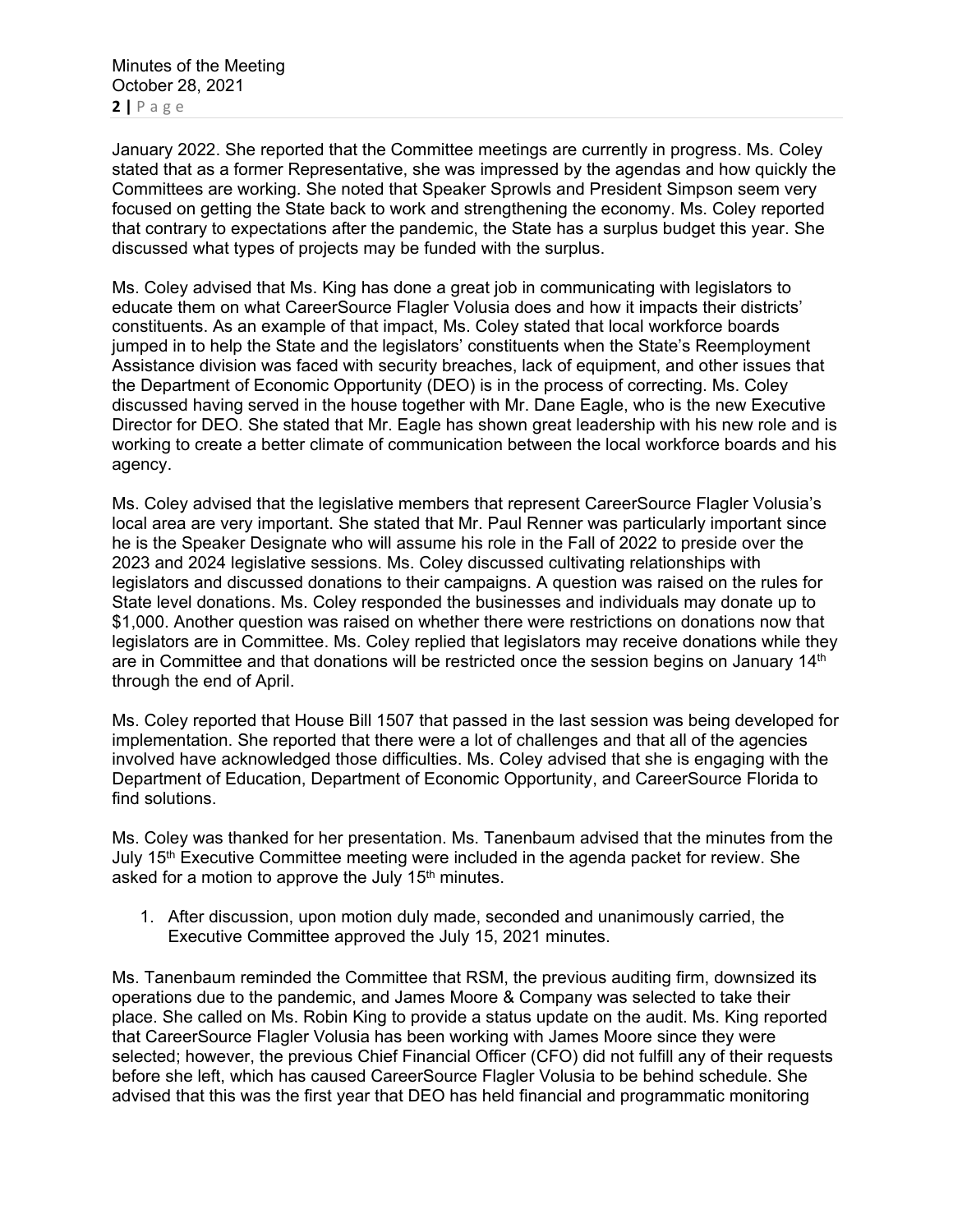Minutes of the Meeting October 28, 2021 **3 |** Page

together, which has led to Mr. Dan Laux responding to both the audit and the monitoring simultaneously and in addition to learning his role. Ms. King stated that James Moore has not provided a date for the completed audit; however, it is anticipated to be done sometime in December. She stated that depending on when the audit is completed, either an emergency Executive Committee meeting would be called in December, or it may wait until the February meeting.

Next, Ms. Tanenbaum advised that the REACH Act was signed into legislation a few months ago which introduced some new rules, including term limits for Board members. She stated that the Bylaws for CareerSource Flagler Volusia needed to align with these changes, and a review committee was formed. Minutes from the September  $7<sup>th</sup>$  and October  $5<sup>th</sup>$  Bylaws Review Committee meetings were included in the agenda packet along with a draft of the Bylaws. Ms. Tanenbaum called on the Chair of the Bylaws Review Committee, Mr. John Wanamaker, to report on the changes.

Mr. Wanamaker reported that the draft of the Bylaws was updated to align with new legislation, which included updating the Board term limits. Additionally, some pieces of the Bylaws were removed and put into policy. Mr. Wanamaker advised that the draft of the Bylaws was included with the Executive Committee agenda packet for review and stated that the next step would be for the full Board to approve the Bylaws at the Annual meeting. Ms. King advised that the Bylaws Review Committee has also suggested adding a new Treasurer position to the Board Officers. She advised that the Bylaws now stated that a member can be a Board Officer for two years. She asked if the Committee preferred to change the term limits for Board Officers retroactively, which would mean Mr. Bret Schmitz would leave his position as Secretary. The Committee elected to begin the new Board terms at the date of the Reach Act's implementation.

Ms. Tanenbaum asked for a motion to approve the start of the Board Officer's two-year term limits.

2. After discussion, upon motion duly made, seconded and unanimously carried, the Executive Committee approved the start of the Board Officers' two-year term limits at the date of the Reach Act's implementation.

Ms. Tanenbaum reviewed the Slate of Officers and advised that there was an open position for a new Treasurer position. Ms. King advised that the Treasurer recommendation from staff would be Mr. Arthur Loeffler, who was a member of the Finance Committee and has significant experience in finance. She stated that the goal was to have a more engaged Finance Committee to meet independently to review reports and assist with potential grant opportunities. A motion was made to recommend the Slate of Officers with the addition of Mr. Loeffler as Treasurer to the full Board. Ms. Tanenbaum called for a vote.

3. After discussion, upon motion duly made, seconded and unanimously carried, the Executive Committee recommended the Slate of Officers for approval to the Board as presented and with Mr. Arthur Loeffler assuming the role of Treasurer.

Next, the Committee reviewed the November  $12<sup>th</sup>$  Board meeting agenda. Ms. Tanenbaum advised that the meeting would start with the presentation of several awards. Ms. King briefly discussed each award and stated that staff's recommendation for the Partner in Excellence award this year was Ms. Jayne Fifer from the Volusia Manufacturer's Association (VMA). She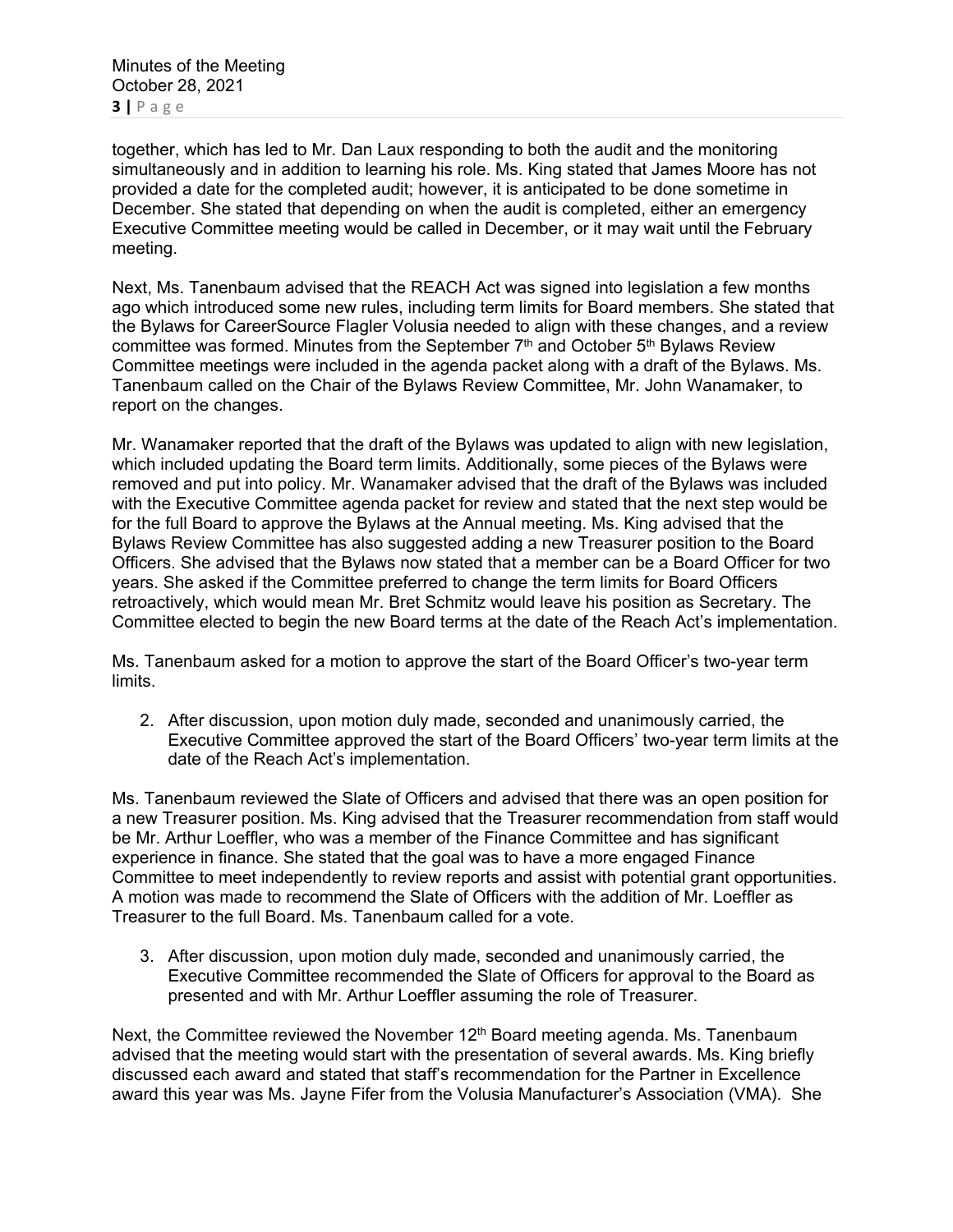explained that Ms. Fifer has been a champion for CareerSource Flagler Volusia and a cheerleader for the manufacturing for many years. Ms. Tanenbaum asked the Committee if they agreed with the selection of Ms. Fifer. The Committee concurred.

Ms. Tanenbaum stated that the Annual Board meeting normally has a full schedule with the annual report and audit presentations. Ms. Tanenbaum asked whether the Committee would like a guest speaker at the meeting since there would not be an audit report. The Committee recommended inviting Ms. Fifer as a guest speaker and then presenting her with the Partner in Excellence award.

Ms. Tanenbaum advised that the Board and Chief Local Elected Officials Orientation Training would conclude at the Annual meeting with the fifth session focusing on Performance Measures and Oversight.

Next, the Committee reviewed the January Board Workshop agenda. Ms. Tanenbaum advised that Ms. King discussed Florida's Sunshine Law with Mr. Al Hadeed, the County Attorney for Flagler County. Ms. King explained that this discussion occurred the Grantee-Subgrantee Agreement was amended. She stated that this change sparked a conversation on Sunshine Law and ethics, and she learned that Mr. Hadeed conducts training for other lawyers in these matters. Ms. King advised that he has offered to provide the same training to the Board. The Committee agreed that Sunshine Law and ethics would be a good topic for the January meeting.

Ms. Tanenbaum asked if there were any other suggested topics for the January Board meeting. A suggestion was made to invite Ms. Coley back to provide an update on the Legislative Session's progress. The Committee agreed. Ms. King asked if the Committee would prefer to hold the January meeting off-site on Thursday late afternoon or Friday morning. The Committee recommended holding a hybrid meeting. Ms. King advised that she would research whether a hybrid meeting could be held offsite. She asked if the Committee would like to hold the November Board meeting as a hybrid as well. The Committee agreed.

Ms. Tanenbaum asked Mr. Matt Nelson to report on the October  $7<sup>th</sup>$  Career Pathways Committee (CPC) meeting. Mr. Nelson advised that he was present for the first part of the CPC meeting, and Ms. Denise Breneman took over when he had to leave. He asked Ms. Christine Sikora to assist in the Committee report. Ms. Sikora reported that the Committee combined two items, which was a discussion on Diversity, Equity, and Inclusion (DEI) as it related to CareerSource Flagler Volusia's mission and a presentation from two guest speakers who submitted a proposal for LGBTQIA+ staff training. She advised that the Committee discussed creating a workgroup comprised of staff and Committee members to establish a DEI mission for the organization. Ms. Sikora stated that it was decided that the workgroup should meet first to solidify the organization's focus before external resources are brought in to train staff. Ms. King clarified that CareerSource Flagler Volusia is not prepared for training yet. She explained that the DEI Symposium recently held at Daytona State College (DSC) stressed that any successful implementation must involve front line staff. Ms. King stated that CareerSource Flagler Volusia is focused on taking smaller steps, and that it may be too early in the implementation process for staff to fully benefit from the training.

Ms. Sikora advised that the CPC heard from Ms. King on the Reach Act. After Ms. King's updates, the Committee held an in-depth conversation regarding outreach and how to inform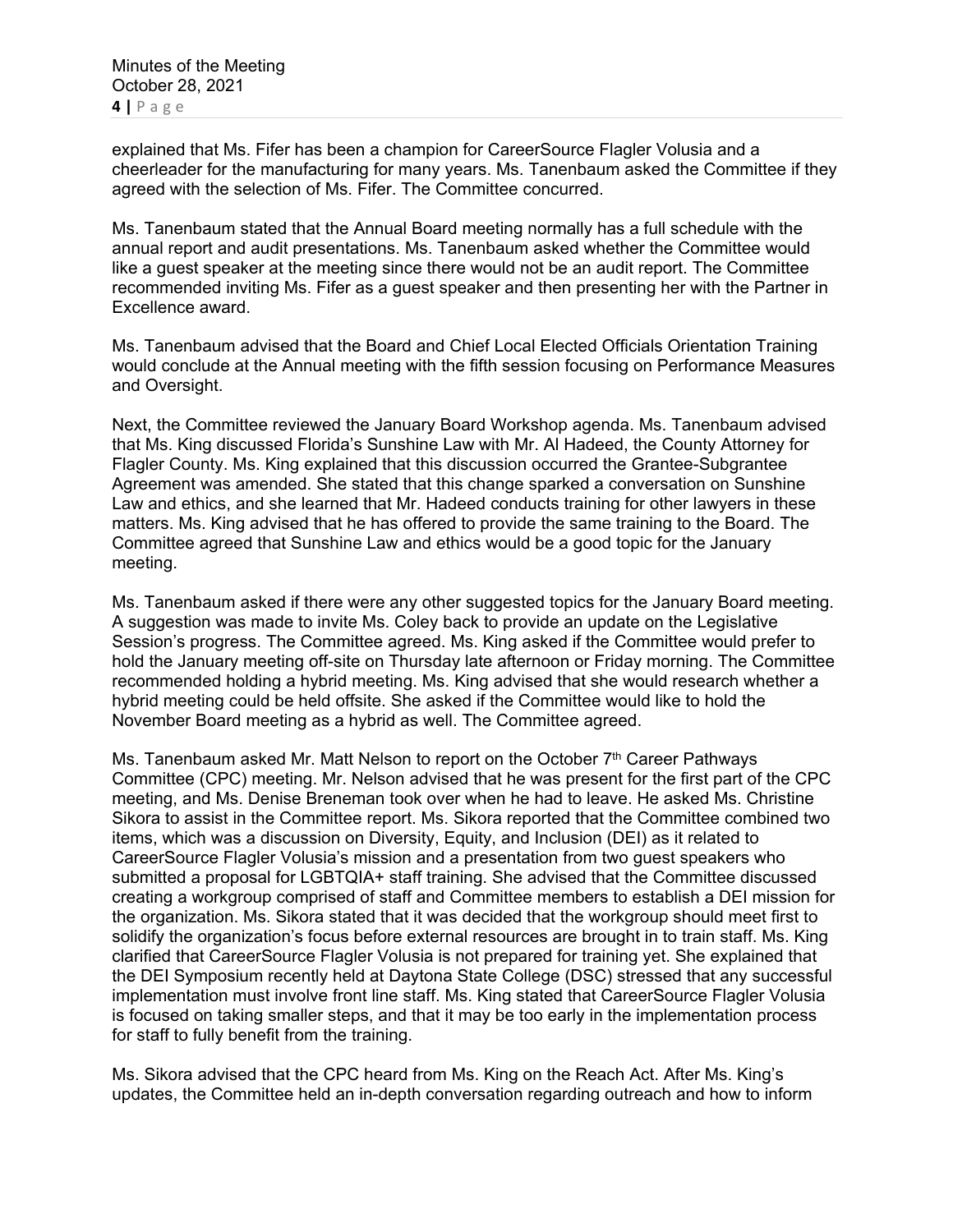the community of available training with particular attention paid to individuals and business owners who do not use social media. Ms. Sikora advised that with the increase in resignations and the downturn in post-secondary enrollments nationwide, businesses have a greater need for assistance with retention and training. She asked the Committee members to contact her if they have any outreach ideas. Ms. Sikora advised that the CPC Committee heard a report from Mr. Ken Phelps on the YouScience program, which was funded through CareerSource Flagler Volusia's last Request for Proposals. She stated that the first year of the YouScience program was impacted by the pandemic and has recently gained traction.

Ms. Tanenbaum thanked Mr. Nelson and Ms. Sikora for their report and asked Mr. Aubrey Long to report on the September 27<sup>th</sup> Business Development Committee meeting. Mr. Long reported that the Committee reviewed the content for a new DEI brochure designed to assist businesses with creating their own DEI initiatives. He advised that the Committee discussed whether small businesses had the capacity to implement the same DEI initiatives, and what additional DEI resources could be offered to small businesses.

Dr. Long reported that Ms. King provided the BDC Committee with a report on the grant proposal she was writing for the Linkages to Equitable & Enhanced Access to Prosperity (LEEAP) program. He explained that the LEEAP program was a continuation of the work within selected zip codes and neighborhoods with the highest local poverty rates. He asked Ms. King if the grant has been submitted. She replied that it had. Ms. King stated that the total requested amount was for \$1.9 million over the course of two years. The LEEAP program would provide entrepreneurial mindset training at various sites throughout the targeted areas.

Dr. Long stated that the BDC received an update from Ms. Trish McGetrick on the One Million Cups (1MC) group next. He advised that after taking a break during the pandemic and some organizational restructuring, 1MC had a successful relaunch in the Fall. He stated that the BDC meeting closed with a presentation from Mr. Michael Zaharios on the Volusia County Economic Development survey which offered insight into how businesses and partners receive their information and how they seek the resources they need.

Ms. Tanenbaum thanked Dr. Long for his report. Next, Ms. King reported on the Youth Employment Talent Initiative (YETI) Committee meeting. She reported that the YETI program had a budget of \$216,000 for this year, and that the Committee will be meeting next month to talk about the next steps. Ms. King advised that the next steps would include seeking additional funding by reaching out to local municipalities and businesses that are willing to invest in youth and obtain testimonials from businesses. She asked if there were any Committee members that would assist staff with these next steps. Mr. John Wanamaker volunteered.

Ms. Tanenbaum asked Ms. King to discuss the Rural Initiatives contract between CareerSource Flagler Volusia and the Palm Coast – Flagler Regional Chamber of Commerce. Ms. King advised that CareerSource Flagler Volusia has received more Rural Initiatives funding than expected, and the Palm Coast – Flagler Regional Chamber would be organizing small business program for the amount of \$6,000. Since Mr. Greg Blose is a member of the Board, this meant the contract with the Chamber would be a related-party agreement. She advised that the contract was included in the Executive Committee's agenda packet for review before it goes before the Board for approval in November.